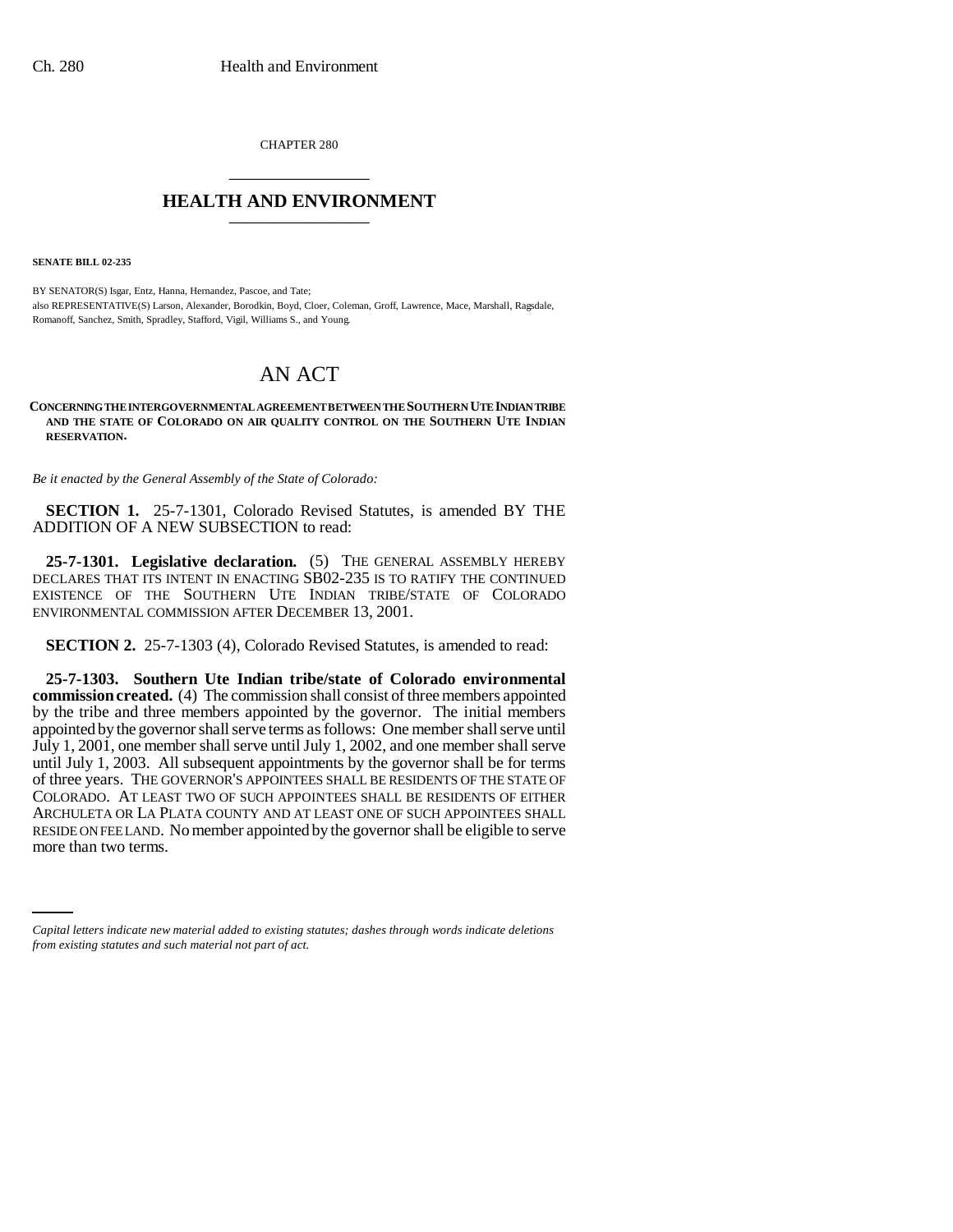**SECTION 3.** 25-7-1309 (1) (c), Colorado Revised Statutes, is amended to read:

**25-7-1309. Repeal of part.** (1) This part 13 shall be repealed on the occurrence of any one of the following events:

(c) The failure of the United States congress to enact federal legislation  $\frac{1}{y}$ December 13, 2001, as called for in the intergovernmental agreement.

**SECTION 4.** Article VI D of the Intergovernmental Agreement with the Southern Ute Indian tribe concerning air quality control, as contained in section 24-62-101, Colorado Revised Statutes, is amended to read:

**24-62-101. Intergovernmental agreement between the Southern Ute Indian tribe and the state of Colorado concerning air quality control on the Southern Ute Indian reservation.** The general assembly hereby approves the intergovernmental agreement between the Southern Ute Indian tribe and the state of Colorado, referred to in this section as the "Agreement", dated December 13, 1999, and signed by Bill Owens, governor of Colorado; Howard D. Richards, Sr., vice-chairman of the Southern Ute Indian tribal council; and Ken Salazar, attorney general of Colorado. Said compact is as follows:

### **INTERGOVERNMENTAL AGREEMENT between THE SOUTHERN UTE INDIAN TRIBE and THE STATE OF COLORADO CONCERNING AIR QUALITY CONTROL ON THE SOUTHERN UTE INDIAN RESERVATION**

THIS INTERGOVERNMENTAL AGREEMENT is made and entered into by and between the SOUTHERN UTE INDIAN TRIBE ("Tribe") and the STATE OF COLORADO ("State").

### **Article VI Conditions.**

**D. Agreement for Federal Enactment.** The parties agree to support and to seek the passage of federal legislation, as provided in Article XI. The parties agree to seek and support passage of such federal legislation during the Congressional session held during the  $\frac{1}{2000}$  YEARS 2000, 2001, AND 2002. As an additional condition, if such federal legislation is not enacted within two THREE years of the effective date of this Agreement, this Agreement shall become null and void.

**SECTION 5. Effective date - applicability.** This act shall take effect upon passage, and shall apply to actions taken on or after December 13, 2001, with reference to the Southern Ute Indian tribe/state of Colorado environmental commission.